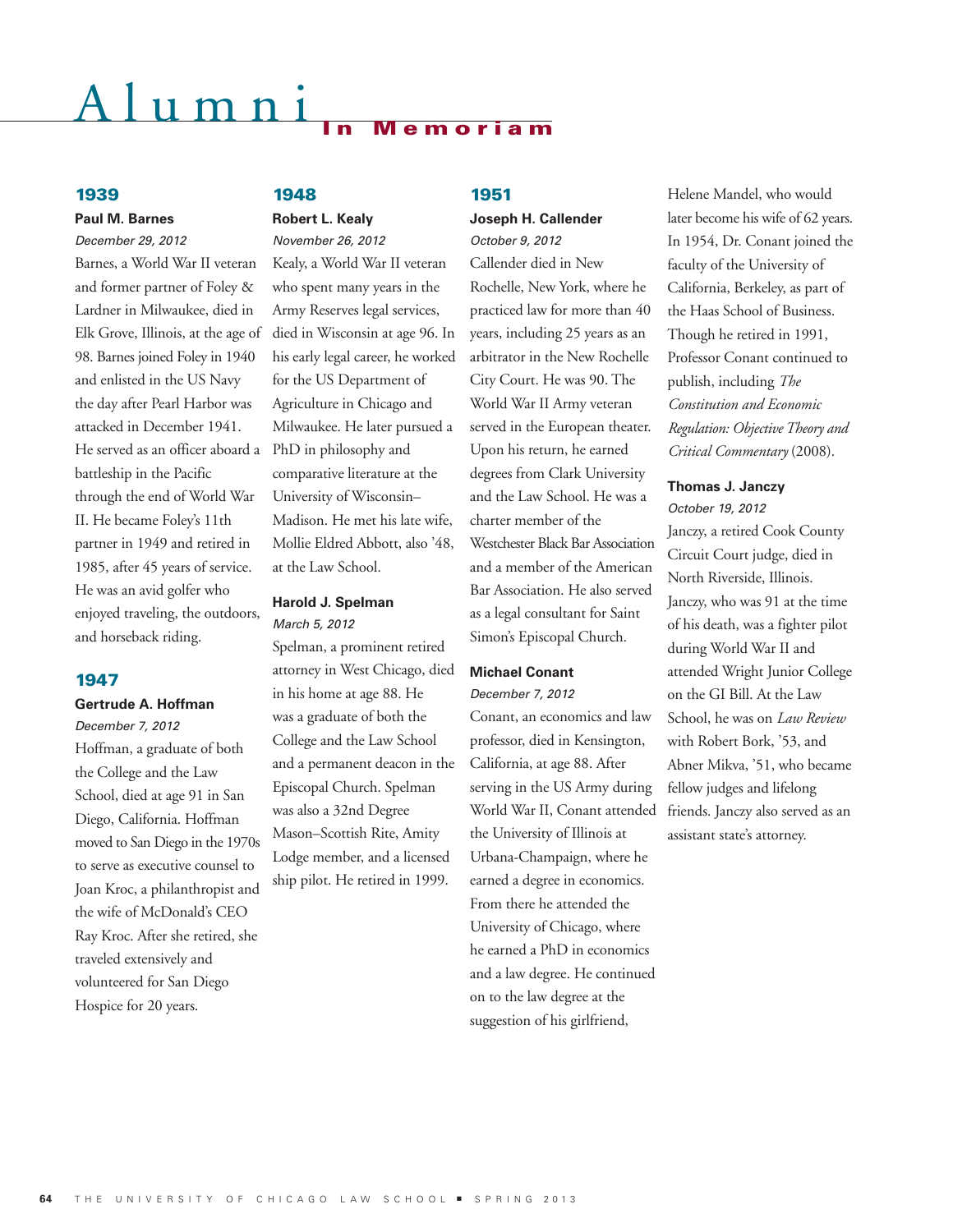### **Dan R. Roin**

*February 18, 2013* A graduate of both the Law School and the College, Roin passed away in Chicago at the age of 85. A life-long Chicagoan, he enjoyed a diverse practice covering real estate development, probate, commercial litigation, and commodities issues for almost 50 years. He was the beloved husband of the late Maureen Roin, and the proud father of three attorneys, Howard Roin, '78, Julie Roin (who, along with her husband Saul Levmore, atoned for their sin of attending Yale Law School by becoming professors and, in Saul's case, Dean at the Law School), and Kathleen Roin (also YLS). His love of the law transferred to the third generation: his grandson, Benjamin Roin, is a professor at Harvard Law School, and his granddaughter, Katharine Roin, '10, is currently practicing law in Chicago. He is also survived by three other grandchildren, Andrew Roin, Nathaniel Levmore, and Eliot Levmore, none of whom are lawyers—yet.

### **1953 Robert H. Bork**

### *December 19, 2012*

Bork, former federal judge, law professor, and Solicitor General of the United States, died in Arlington, Virginia, at age 85. Bork graduated from the College in 1948 and served in the military before he returned to Chicago to finish his law degree. He was an editor on the *Law Review* and graduated Phi Beta Kappa and as a member of Order of the Coif. Bork started his career in private practice and went on to an academic career at Yale Law School, where he published groundbreaking scholarship on the application of economics to antitrust law. He served as Solicitor General from 1973 to 1977 and served as a judge on the US Court of Appeals for the District of Columbia Circuit from 1982 to 1988. Bork spent time at the Law School later in his career as a visiting faculty member and as a member of the Visiting Committee.

### **1954**

### **Hubert Thurschwell** *August 20, 2012*

Thurschwell, a retired labor lawyer, died in Philadelphia, Pennsylvania, at age 81. A Korean War veteran, he practiced law in New York before becoming a labor lawyer with Bell Telephone in Philadelphia. He retired as assistant vice president. Following his retirement, he consulted for Bell and volunteered for the Montgomery County Legal Aid Society.

### **1955**

### **Jorge E. Illueca**  *May 3, 2012*

Illueca, a Panamanian politician and diplomat who served as his country's president and as president of the 38th session of the United Nations General Assembly, died in Panama at age 93. Illueca also earned degrees from the University of Panama and Harvard University. He served as a University of Panama professor before beginning his diplomatic career, which included work as Panama's representative to the United Nations and ambassador to the United States. In 1982, he was elected vice president in his country and served as president for a few months in

1984 when his predecessor resigned. After his presidency, he continued to work in diplomacy.

### **Robert B. Murdock**

*October 19, 2012* Murdock, who was also a graduate of the College, died in Washington, DC, at age 80. Prior to his retirement in 1994, Murdock was Vice President, Legal Services of the Potomac Edison Company, having served with PEC and Allegheny Power affiliates for 33 years. He was also the founding chairman of the Hagerstown (Maryland) Commercial and Industrial Commission, the city's first economic development endeavor.

### **1957**

### **Jack Alex**

*July 21, 2012*

Alex, who made his career as a defense attorney, district attorney, and judge in Los Angeles County, died in Los Angeles at age 83. He earned his undergraduate degree at Colby College before coming to the Law School. Alex also ran for Congress in 1964.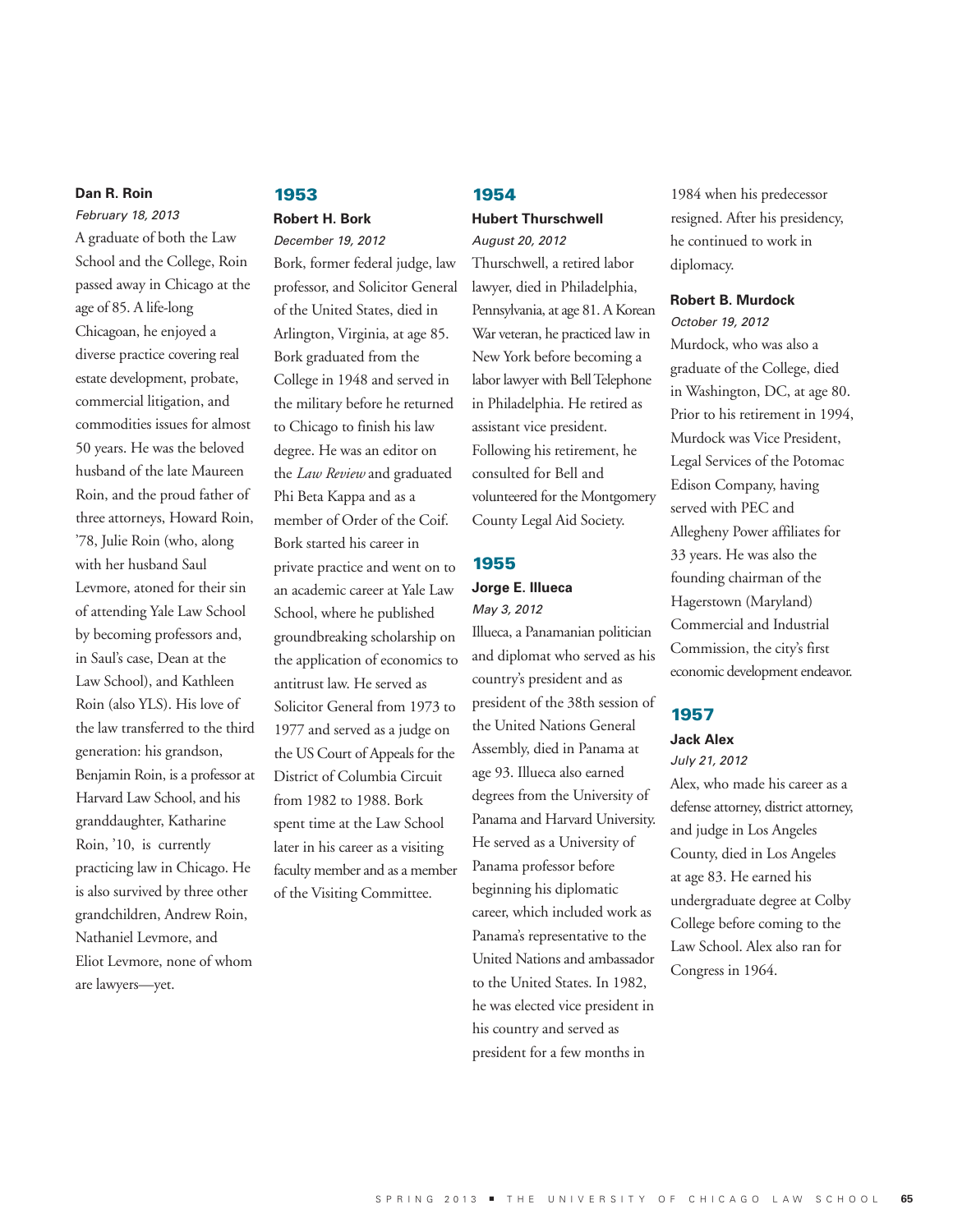## Alumni **In Memoriam**

### **1959**

### **John W. Gosselin**

*September 1, 2012*

Gosselin, a former city attorney, died in Batavia, Illinois, at age 78. He worked as city counsel for Aurora, Illinois, after his graduation from the Law School, and later was the city attorney of Batavia for many years. He also worked in the Batavia law firm of Benson, Mair & Gosselin. Gosselin was a member of the Illinois Bar Association, the Kane County Bar Association, and the Batavia Moose Lodge.

### **1960**

**William P. Doherty, Jr.**

*September 28, 2012* Doherty, a resident of Bridgeton, New Jersey, died at age 77. After establishing his own law practice, Doherty became one of New Jersey's longest-serving prosecutors, starting in 1973, and was elected an arbitrator for the US federal courts. A former president of the Cumberland County Bar Association, Doherty was a member of the Supreme Court of the State of New Jersey Judicial Conference and the Cumberland County ethics committee. He was interested in photography as well as classical and Irish music.

### **1962**

### **Louis L. Selby**

*September 1, 2012* Selby, a Navy veteran and recipient of the Purple Heart, died at age 86 in California. He worked as an attorney for more than 45 years, the last 10 of which for the city of Anaheim. He was a 29-year resident of Norco, California, and was an active member of Crossroads Christian Church in nearby Corona. He enjoyed traveling, camping, and fishing.

### **Raymond I. Skilling**

*October 10, 2012* Skilling, a resident of Chicago, died during a trip to London, England. He was 73. As a partner in the London law firm Clifford-Turner, Skilling handled the legal affairs of some members of the Beatles and famous figures in the classical music world. In Chicago, he opened a branch of Clifford-Turner in 1974 and then was chief counsel of Aon Corporation for more than

20 years. In 2006, he was awarded the Order of the British Empire for his work to improve UK and American business relations. He was born in Northern Ireland and spent part of his childhood in Belfast. He came to the Law School as a Fulbright Scholar.

### **1963**

### **Charles P. Carlson** *October 2, 2012*

Carlson, who with wife Rita helped to develop the National Association of Bond Lawyers, died in Hinsdale, Illinois, at age 76. He also founded the law firm of Carlson & Hug and the legal publication *Bond Case Briefs*. He was a graduate of both the College and the Law School.

### **Robert G. Weber**

*October 3, 2012*

Weber, a tax lawyer, died in Minneapolis, Minnesota, at age 75. He was a partner at Fredrikson & Byron, where he started working in 1963. He was recognized as an expert in the specialized areas of estate and gift tax planning, as well as probate and trust matters, and served as a lecturer, educator, and mentor to the next generation of lawyers. He enjoyed classic animation, mystery novels, and a variety of music.

### **1966**

### **Mary Lee Leahy**

*December 12, 2012* Leahy, a trial lawyer, died in Athens, Illinois, at age 72. Leahy earned degrees from Loyola University and the University of Manchester in England as a Fulbright Scholar before coming to the Law School. Leahy served as director of the Department of Children and Family Services during Governor Dan Walker's administration in the mid-1970s and on the board of the Better Government Association. She delivered the winning argument before the US Supreme Court in the landmark *Rutan vs. Republican Party of Illinois* case. The court's 1990 decision banned patronage hiring for rank-and-file government jobs. Leahy ran Leahy Law Offices until one year before her death. She had a love of travel, especially to China, Greece, and Central America.